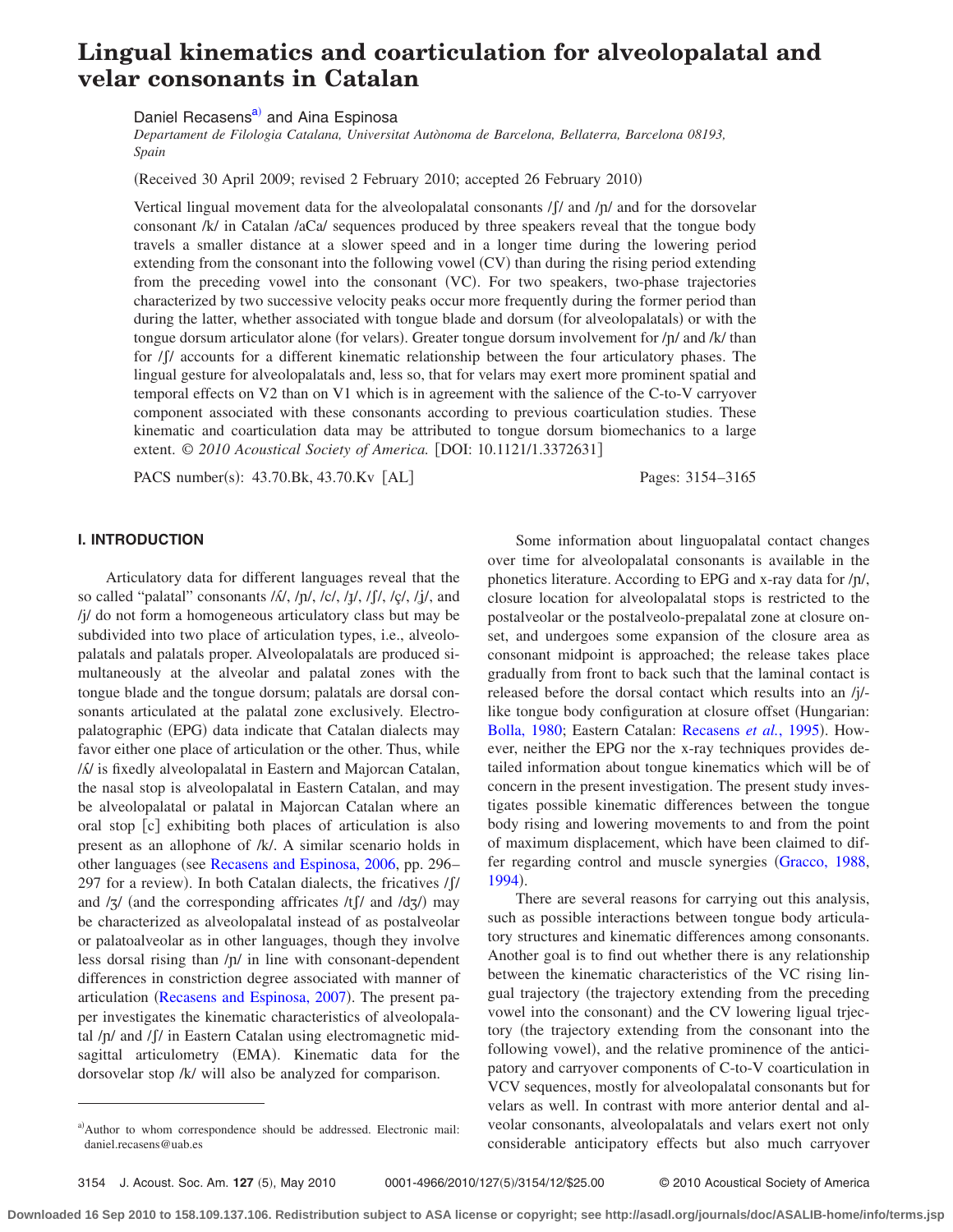coarticulation and, consequently, may trigger regressive and progressive assimilatory processes on the preceding and fol-lowing vowels ([Geng, 2008;](#page-10-3) [Recasens](#page-11-3) *et al.*, 1997). This coarticulatory behavior could result from the biomechanical properties of the tongue dorsum articulator which is actively involved in the production of lamino-dorsal and dorsal consonants. The expected trend is then for the CV lingual trajectories to reflect the tongue dorsum contribution to a similar or greater extent than the VC lingual trajectories.

In order to evaluate the kinematics of the rising and lowering tongue movements, research will be carried out on tongue displacement, velocity and duration, as well as on the possible presence of two inflection phases characterized by two velocity peaks. Sections I A through I D review these kinematic characteristics for consonants in general, and formulate several predictions about lingual movement behavior for alveolopalatals and velars.

## **A. Displacement**

Lingual displacement for consonants in CV and VC sequences has been found to vary directly with the distance between the consonant and the vowel targets and, thus, e.g., to decrease in the progression  $/ka$  /  $k$ u/  $>$  /ki/ ([Löfqvist](#page-10-4) [and Gracco, 1995](#page-10-4)). Displacement degree is also conditioned by manner of articulation and voicing in the consonant: greater lingual displacement has been shown to occur for stops than for fricatives (for /t/ vs /z/; Fuchs *et al.*[, 2006](#page-10-5)), and for voiced than for voiceless stops though this difference may be associated with the duration characteristics of the vowels flanking the consonant (for /g/ vs /k/ and for /d/ vs /t/; [Löfqvist and Gracco, 1994,](#page-10-6) [1995;](#page-10-4) Ostry *et al.*[, 1983;](#page-11-4) [Parush](#page-11-5) *et al.*[, 1983](#page-11-5)).

Kinematic data for different lingual consonants and articulators reveal the existence of larger vertical displacement for the VC transition than for the CV transition. This has been reported to be the case for the tongue tip in sequences such as /ada, aza/ where the offset of apical lowering occurs at a higher spatial location than the onset of apical rising ([Kent and Moll, 1972](#page-10-7)), and for the tongue body in VCV sequences with the consonants /t, s, k/ but not in those with /l/ which exhibit the opposite pattern ([Kuehn and Moll,](#page-10-8) [1976](#page-10-8)). According to the former study, however, this asymmetrical relationship may disappear at fast speaking rates, mostly so for apicals. Data on tongue dorsum displacement for three speakers reported by [Parush](#page-11-5) et al. (1983) reveal that the asymmetrical pattern of interest may not occur in VCV sequences with /k/, i.e., it holds for all speakers in the case of the sequences /oko, uku/ but just for one speaker in the case of the sequence /aka/.

Regarding alveolopalatals, the fact that  $/p/$  shows considerable lamino-predorsal involvement during closure formation and a prominent /j/-like dorsopalatal configuration at closure offset suggests that the CV lowering movement should exhibit less extensive displacement than the VC rising movement, and that the tongue body position should be higher at the offset of the CV trajectory than at the onset of the VC trajectory. This expectation appears to be consistent with the physico-biomechanical characteristics of the tongue

dorsum such as mass and inertia, and also with the prominence of the carryover effects exerted by these consonants on the following vowel.

# **B. Velocity**

Peak velocity appears to be strongly correlated with ar-ticulatory displacement for limb movements ([Cooke, 1980](#page-10-9)) as well as for speech related articulatory movements mostly as a function of stress [Munhall](#page-10-10) *et al.*, 1985; [Ostry](#page-11-4) *et al.*, [1983](#page-11-4)) but also of speech rate ([Ostry and Munhall, 1985](#page-11-6)) and phonetic segment. Regarding the latter factor, which is of special interest in the present research, the tongue has been reported to travel faster for stops than for fricatives, i.e., for /t, d/ than for /s, z/ Fuchs *et al.*[, 2006;](#page-10-5) [Kent and Moll, 1972;](#page-10-7) [Kuehn and Moll, 1976](#page-10-8)), and more slowly for the dorsal stop /k/ than for the non-dorsal stop /t/ ([Kuehn and Moll, 1976](#page-10-8)). [Löfqvist and Gracco](#page-10-11) (2002) found, however, no clear differences in articulatory velocity between the tongue tip and the tongue dorsum in VCV sequences. Lingual movement may also proceed at a faster speed for voiced consonants than for their voiceless cognates, as shown by the VC lingual trajectories for the velars /k, g/ and, less clearly so, for the alveolars /t, d/, though, as pointed out above, this difference may be associated with the duration characteristics of the adjacent vowel [Kent and Moll, 1969;](#page-10-12) [Löfqvist and Gracco, 1994,](#page-10-6) [1995;](#page-10-4) [Parush](#page-11-5) et al., 1983).

Since articulatory displacement is often greater during the VC closing vs CV opening movements, velocity should also be higher for the former than for the latter. This has been found to occur for the tongue body movement trajectories for /d, z, j/ ([Kent and Moll, 1972](#page-10-7)), and for those for /t, k/ but not for those for /l/ ([Kuehn and Moll, 1976](#page-10-8)), in VCV sequences with a low vowel. A faster (and perhaps more controlled) closing vs opening movement is in agreement with the association of the closing period with the formation of an occlusion or a constriction and of the opening period with vowel sounds ([Gracco, 1994](#page-10-2)).

# **C. Duration**

The relationship between movement duration, and movement displacement or peak velocity, is less straightfor-ward and often negative (see [Cooke, 1980](#page-10-9) for non-speech movements). In comparison to the lingual constriction gesture for fricatives, the tongue closing gesture for stops travels a larger distance at a faster speed in less time [Fuchs](#page-10-5) *et al.*, [2006;](#page-10-5) [Kuehn and Moll, 1976](#page-10-8)). Regarding dorsovelars, some studies report greater VC displacement, velocity, and duration values for /g/ than for /k/ [Löfqvist and Gracco, 1994,](#page-10-6) [1995](#page-10-4)), while others report no correlation between displacement or velocity, on the one hand, and duration, on the other hand ([Parush](#page-11-5) et al., 1983).

In line with the salience of the carryover C-to-V effects for alveolopalatals and velars, the CV lowering movement is expected to last longer than the VC rising movement in VCV sequences with these consonants. This expected trend is in agreement with the principle that an increase in curvature, which may be associated with physical and biomechanical sources and with muscle force directions (see Sec. ID),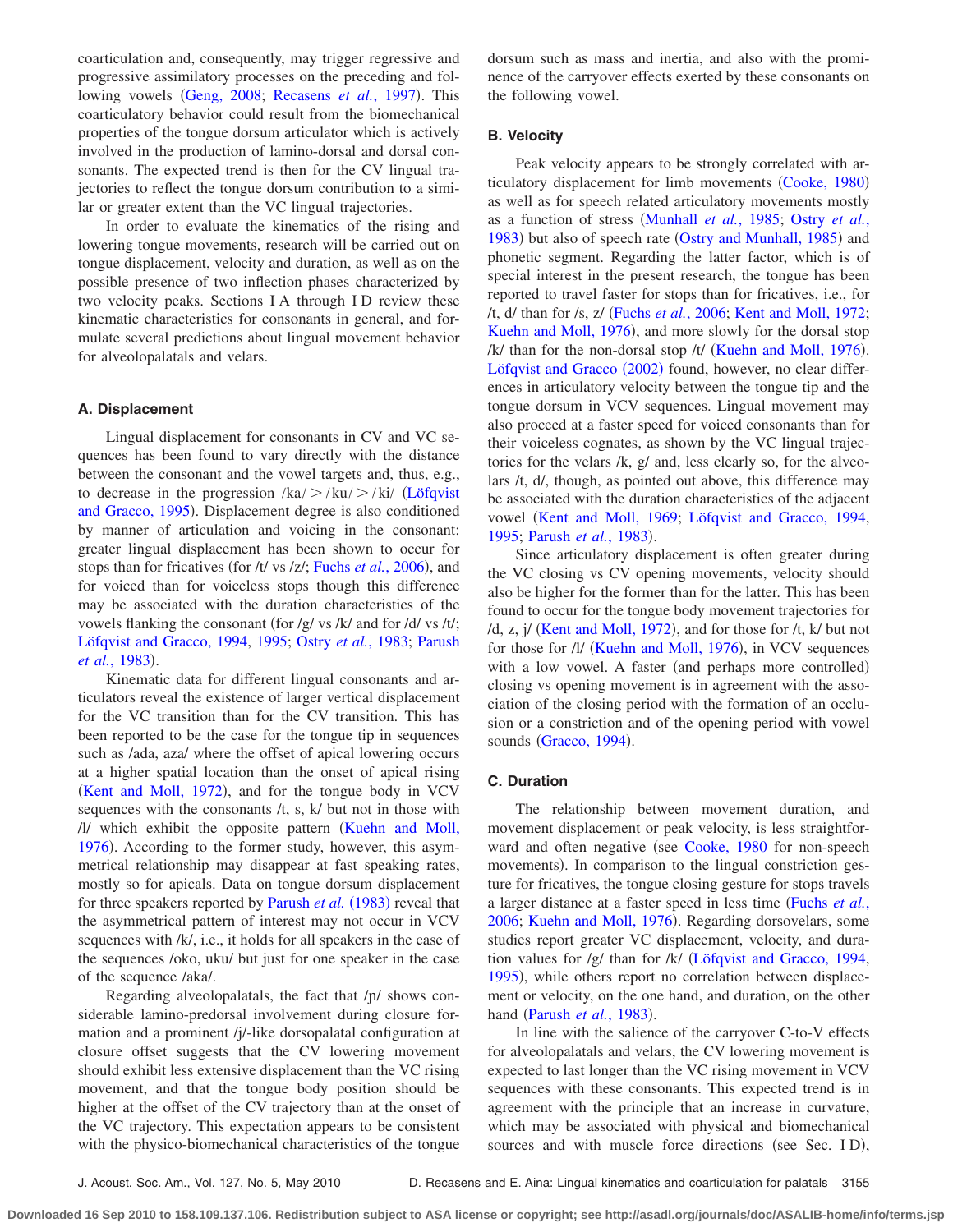should be accompanied by a slowing of the articulatory movement and, thus, a longer time to travel the same dis-tance ([Perrier and Fuchs, 2008;](#page-11-7) [Tasko and Westbury, 2004](#page-11-8)).

#### **D. VC and CV movement phases**

VC and CV lingual trajectories follow curved paths and loops may occur during the closure period for dorsal conso-nants ([Mooshammer](#page-10-13) *et al.*, 1995). It has been suggested that these curved paths are strongly influenced by tongue biomechanics, including passive tongue elasticity, muscular anatomy, and force generation mechanisms (see data for /kak/ in [Munhall](#page-10-14) *et al.*, 1991, and for /VkV/ sequences with /i, a, u/ in [Perrier](#page-11-9) *et al.*, 2003).

VCV curved trajectories may give rise to two or more successive velocity peaks during the closing and/or opening periods. Evidence for an increase in the number of velocity peaks in speech production has been reported to occur at slower rates (tongue tip: [Adams](#page-10-15) *et al.*, 1993; jaw: [Wieneke](#page-11-10) *et* al.[, 1987](#page-11-10)), with an increase in segmental duration for tense vs lax vowels (Kroos *et al.*[, 1997](#page-10-16)), and, both for real and modeled data, in a /y/-/u/ movement ([Payan and Perrier,](#page-11-11) [1997](#page-11-11)). It remains unclear whether the presence of multiple peaks in single articulatory movements results from an active control mechanism ensuring spatial and temporal adjustments though a sequence of submovements, or else should be attributed to muscular and biomechanical factors (see [Fuchs and Perrier, 2005,](#page-10-17) for a review of these two theoretical approaches). As for the latter possibility and crucially for the consonants under investigation in this paper, the presence of multiple peaks in tongue movements could be due to the co-contraction of antagonistic muscles such as the posterior genioglossus driving the tongue forward and upward and the anterior genioglossus forming the midline groove and pulling the dorsum down for alveolopalatals, and the genioglossus and styloglossus for velars ([Fujimura and Kakita, 1979;](#page-10-18) [Per-](#page-11-9)rier et al.[, 2003;](#page-11-9) [Takano and Honda, 2006](#page-11-12)). Other potential multiple peak triggers are as follows: passive tongue elasticity; tongue-palate collision, such that velocity changes may occur as the tongue approaches and is released from the palate; the influence of jaw and labial activity on tongue movement; and the successive activation of different muscle structures for the realization of consecutive phonetic segments, e.g., the genioglossus for alveolopalatals, the styloglossus for velars, and the hyoglossus and the pharyngeal constrictors for /a/.

In line with data on linguopalatal contact changes over time described in Sec. I, VC closing and CV opening paths for alveolopalatal consonants are expected to exhibit two phases associated with the laminal or lamino-predorsal and with the dorsal activity: an initial dorsal phase (I) before a laminal phase (II) during the VC rising trajectory, and a termination dorsal phase (IV) following a laminal phase (III) during the CV lowering trajectory. The four phases will be also referred to as peripheral (I and IV) and central (II and III) throughout the paper. Moreover, since the /j/-like component is supposed to be especially salient at closure release, the initial expectation is for two phases to be available during the CV trajectory rather than during the VC trajectory. This expectation is consistent with a trend for double peaks to occur in longer vs shorter movements. Regarding velars, the presence of two-phase VC and CV trajectories should result from the intrinsic characteristics of the tongue dorsum motion alone since the tongue blade does not intervene actively in the production of these consonants.

Little is known about differences in displacement, velocity, and duration between the two-phase components that may occur during the VC rising and CV lowering articulatory trajectories. As for alveolopalatals, we expect phases I and IV, which should be associated with tongue dorsum activity, to exhibit less displacement, proceed more slowly and last longer than the two tongue blade dependent phases II and III. In addition, if the dorsal component is more clearly defined during phase IV than during phase I, the former phase ought to travel a smaller distance more slowly and last longer than the latter. As for velars, two-phase components resembling those for alveolopalatals could occur if the tongue dorsum travels most slowly at onset and offset of the VCV trajectory.

#### **E. Summary of research goals and hypotheses**

The testing hypotheses of our investigation may be summarized as follows. The VCV kinematic and coarticulatory characteristics for alveolopalatals and velars ought to vary with rising vs lowering trajectory, consonant, and phase. In comparison to the CV trajectory, the VC trajectory should travel a larger distance at a faster rate and in less time; moreover, the tongue body could occupy a higher position at CV offset than at VC onset. As for consonant-dependent differences, displacement and velocity could vary with tongue dorsum involvement for  $/k$  /  $>$  /  $\eta$  /  $>$  /  $\int$  / or else with manner requirements for  $/p, k/$  >  $/f/$ , while duration ought to decrease in the progression  $\sqrt{f}$  /F,k/. Double phases should occur more frequently at the CV trajectory than at the VC trajectory; moreover, lesser displacement, a lower velocity, and a longer duration should hold for the two peripheral phases I and IV than for the central phases II and III, and for the CV termination phase (IV) than for the VC initiation phase (I).

#### **II. METHOD**

#### **A. Data recording procedure**

EMA recordings were carried out for ten tokens of symmetrical /aCa/ sequences with the consonants  $/\int$ ,  $p$ ,  $k$ / uttered by the three Eastern Catalan speakers DR, JP, and JC. The vowel /a/ was chosen since it involves a low tongue predorsum position and, thus, allows a full implementation of the lingual gesture for the consonants under analysis. The /aCa/ sequences were preceded and followed by /p/ and embedded in the Catalan sentences  $[\text{gra}\beta \circ \text{ar}]\text{Bra}$ <sup>"</sup>He records\_earlier." The inclusion of a labial consonant and  $\sqrt{2}$  immediately before and after the target sequence ensured that the lingual activity for the contextual segments would not interfere with that for the alveolopalatal and velar consonants of interest. Speakers were instructed to read the /aCa/ sequences with a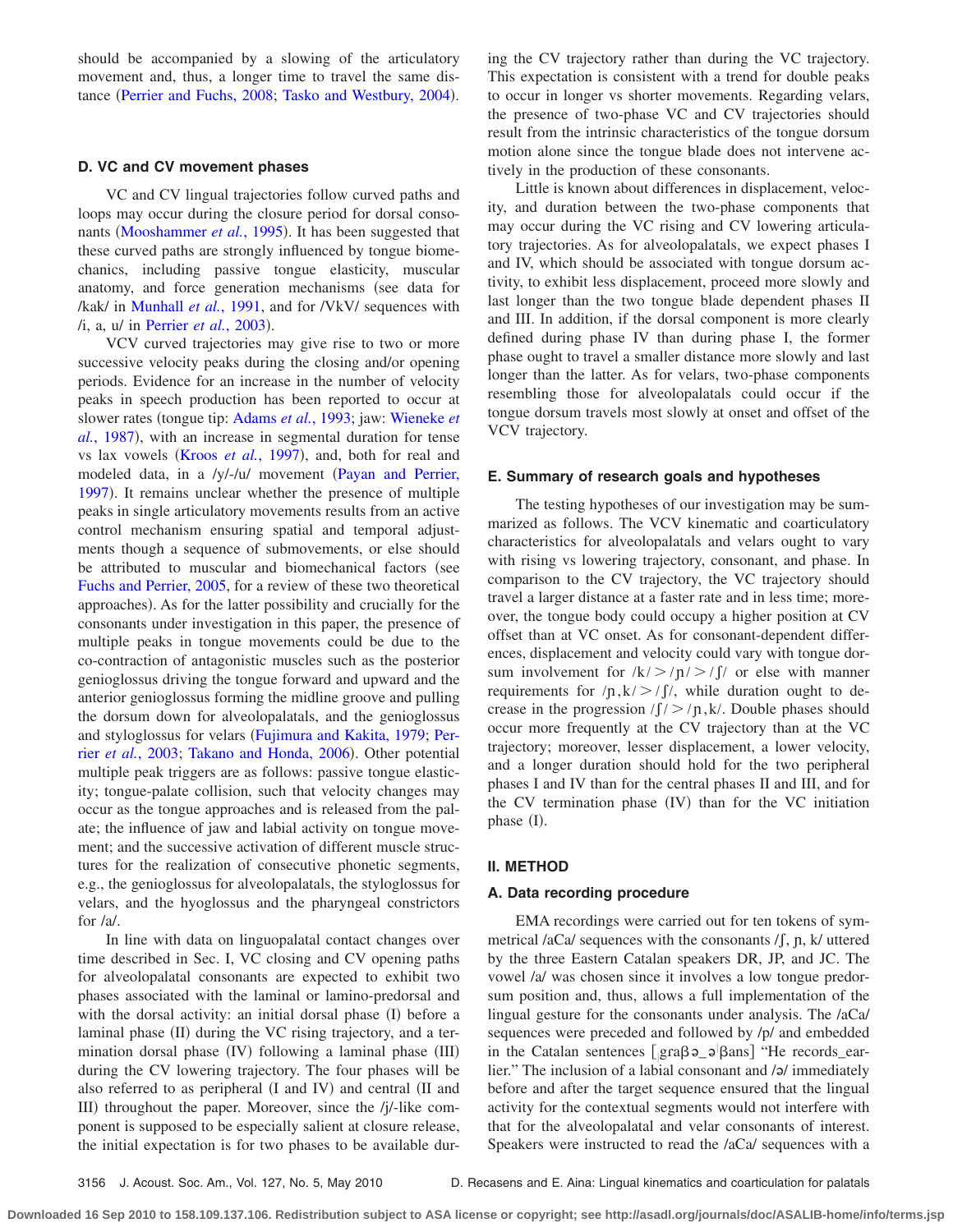similar degree of stress on the vowels preceding and following the target consonant so as to eliminate possible prosodically induced articulatory and acoustic differences between the two vowels. This task was possible since VCV sequences with two lexically stressed vowels are allowed in Catalan provided that a word boundary occurs between the consonant and V1 or V2, and also because the sentence stress did not fall on any of the adjacent vowels but on the last word of the carrier sentence  $\left[\circ\right]$   $\beta$ ans].

Articulatory movement data were collected by means of a Carstens Articulograph AG-100. This system is composed of a head mount with three magnetic transmitter coils and several small transducer coils attached to the articulatory structures. Movement of the transducer coils induce a signal which results in a set of voltages which are converted to distance. In the present experiment, coils were placed at roughly equidistant positions on the tongue tip (TT), tongue blade (TL), and tongue dorsum (TD), as well as on the lower incisors and on the upper and lower lip. Coils were also attached to the bridge of the nose and upper incisors for head movement correction. More details on these recordings may be found in [Recasens, 2002.](#page-11-13) Movement and acoustic data were digitized at a sampling rate of 250 Hz for movement and at 10 kHz for the acoustic signal. The time resolution of the EMA data was 4 ms. The kinematic data were corrected for head movement, rotated to the corresponding occlusal plane, extracted into *X* and *Y* articulatory channels, and smoothed by a finite impulse response (FIR) low pass filter using a Kaiser window with a cut-off frequency of 25 Hz. The first and second derivatives of the position signal, i.e., velocity and acceleration, were computed by central differentiation, and smoothed using the same filtering procedure as above. Differentiation and smoothing were performed using a MATLAB script.

#### **B. Analysis of articulatory trajectories**

# *1. VC and CV movement*

The TL and TD data were processed for the vertical dimension. For each /aCa/ sequence token, the onset of VC rising movement, the articulatory displacement maximum and the offset of CV lowering movement were defined algorithmically at zero crossings in the *Y* velocity signal (see Fig. [1](#page-4-0)). We did not take displacement measurements integrating the *X* and *Y* dimensions based on landmarks occurring in the tangential velocity curve for several reasons. First, the fact that the contextual vowel is low often renders the tongue body rising/lowering component for  $\int$ ,  $p$ ,  $k$  especially salient, as for the trajectories for all consonants for speaker JC and for  $/p$ , k/ for speaker JP in Fig. [2.](#page-5-0) More importantly, even in cases where tongue body fronting and rising occurs simultaneously or articulatory movement is greater horizontally than vertically, the inflection time between two phases during the VC and CV trajectories was not the same in the *X* and *Y* directions but took place earlier vertically than horizontally most of the time as indicated by the dashed circles in Fig. [2.](#page-5-0) Other scholars have also used the vertical displacement signal as representative of lingual gestures for dorsal consonants, and the zero crossings of the vertical velocity signal for determining the corresponding onset and offset times of articulatory displacement (see [Parush](#page-11-5) et al., 1983).

No special threshold criterion was applied for identifying the onset and offset times of the tongue blade and tongue dorsum gestures since we were especially interested in determining as precisely as possible the temporal boundaries of the lingual rising and lowering movements and of the slow moving dorsal phases I and IV. Measures include duration and peak velocity values, and differences in spatial displacement between onsets and offsets, both for the VC and CV trajectories. Average velocities were also calculated by dividing the total displacement by the time required to accomplish the movement.

## *2. Trajectory phases*

It was often apparent that the VC rising and CV lowering trajectories did not proceed continuously but could be split into two phases of articulatory movement exhibiting different velocities. Thus, the tongue dorsum could travel more slowly at the beginning and move faster later on during the VC rising trajectory, while the reverse could happen during the CV lowering trajectory. Following [Perkell and Mat-](#page-11-14)thies ([1992](#page-11-14)) and as exemplified in Fig. [1,](#page-4-0) those two displacement phases were divided from each other based on acceleration maxima flanked by two zero crossings defined algorithmically in the acceleration signal. This could result into the four phases I, II, III, and IV.

For each phase, measurements were taken of the duration, peak velocity, and spatial displacement between onset and offset.

## *3. Coarticulation*

The degree of C-to-V coarticulation was also quantified. In order to take coarticulation measures, we first identified the V1, C, and V2 segmental boundaries in the /aCa/ sequences of interest on the acoustic waveform with the help of spectrograms. V1 onset was taken to occur at the onset of the first pitch pulse following the burst for the first /p/, and V2 offset at the offset of vowel formant structure before closure onset for the second  $/p/$ . V1 offset (and C onset) was set at the end of the V1 formant structure which coincides with the onset of the frication noise for  $/\int$ , the low intensity formants for  $/p/$ , and the acoustic closure for  $/k/$ . C offset (and V2 onset) were set at the first vowel pitch pulse after the frication noise for  $\int \int \int$  and after the low intensity formant period of  $/p$ . As for the sequences with  $/k$ , C offset was set at the end of the acoustic closure period and V2 onset at the first vowel pitch pulse (consequently, the 30–40 ms burst for the unaspirated velar stop was excluded both from the consonant and from the vowel).

In order to find out whether the CV lowering movement of the  $aCa$  trajectories with  $\int$ ,  $p$ ,  $k$  occurred to a larger extent during or after the consonant, we computed the percentages of this movement over the acoustic period for the consonant both for the TL and the TD data. Moreover, in order to evaluate the relative prominence of the C-to-V anticipatory and carryover coarticulation effects in space and over time, the following comparisons were carried out: be-

J. Acoust. Soc. Am., Vol. 127, No. 5, May 2010 D. Recasens and E. Aina: Lingual kinematics and coarticulation for palatals 3157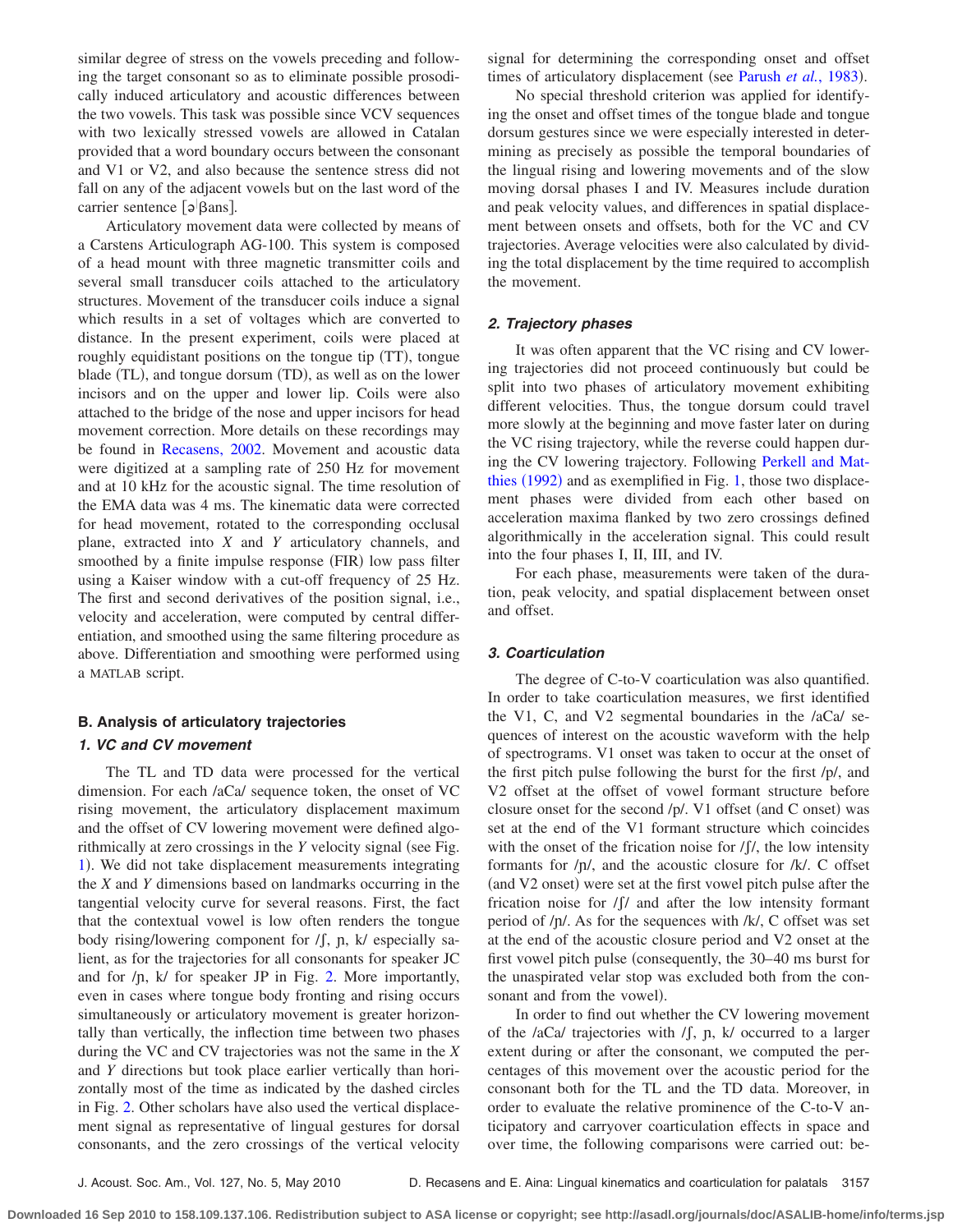<span id="page-4-0"></span>

FIG. 1. Acoustic waveform and tongue dorsum vertical displacement, velocity, and acceleration signals for one token of the sequence /ana/ (speaker DR). Continuous lines identify onsets and offsets of the VC rising and CV lowering trajectories as determined by zeros in the velocity signal, and discontinuous lines phases I–IV as determined by acceleration maxima. The 0 ms line up point has been set at acoustic closure onset.

tween the TL and TD articulatory position values at VC trajectory onset and at CV trajectory offset (spatial effects), and between the duration of the VC and CV trajectory portions occurring before and after the consonant, respectively temporal effects).

## **C. Statistical analysis**

Two-way analyses of variance with repeated measures (RM ANOVAs) were run on the displacement, velocity, and duration data for each articulator and each speaker with "trajectory period" (VC and CV) and "consonant"  $($ / $J$ ,  $p$ ,  $k$  $/$ ) as factors. Bonferroni *post-hoc* tests were applied to the main effects. One-way RM ANOVAs with trajectory period VC and CV) as factor were also carried out for the interpretation of the significant interactions. The degree of significance was set at  $p < 0.05$ . Huynh–Feldt corrected degrees of freedom were applied in order to account for violations of the sphericity assumption.

In order to investigate the relative prominence of the anticipatory and carryover C-to-V effects, additional statistical comparisons between the articulatory position values at VC trajectory onset and CV trajectory offset, and between the durations of the articulatory trajectories for the consonant before its onset and after its offset, were performed in the same way as for the kinematic data. They consisted of twoway RM ANOVAs for each articulator and speaker with trajectory period and consonant as factors, and of one-way RM ANOVAs on data for each consonant, articulator, and speaker with trajectory period as factor.

One-way RM ANOVAs were also run on displacement, velocity, and duration values for phases III and IV for speakers DR and JC but not for JP due to the scarce instances of double phases for this speaker. Other statistical comparisons among phases could not be carried out in view of the small number of tokens exhibiting double phases during the VC period for all speakers.

<sup>3158</sup> J. Acoust. Soc. Am., Vol. 127, No. 5, May 2010 D. Recasens and E. Aina: Lingual kinematics and coarticulation for palatals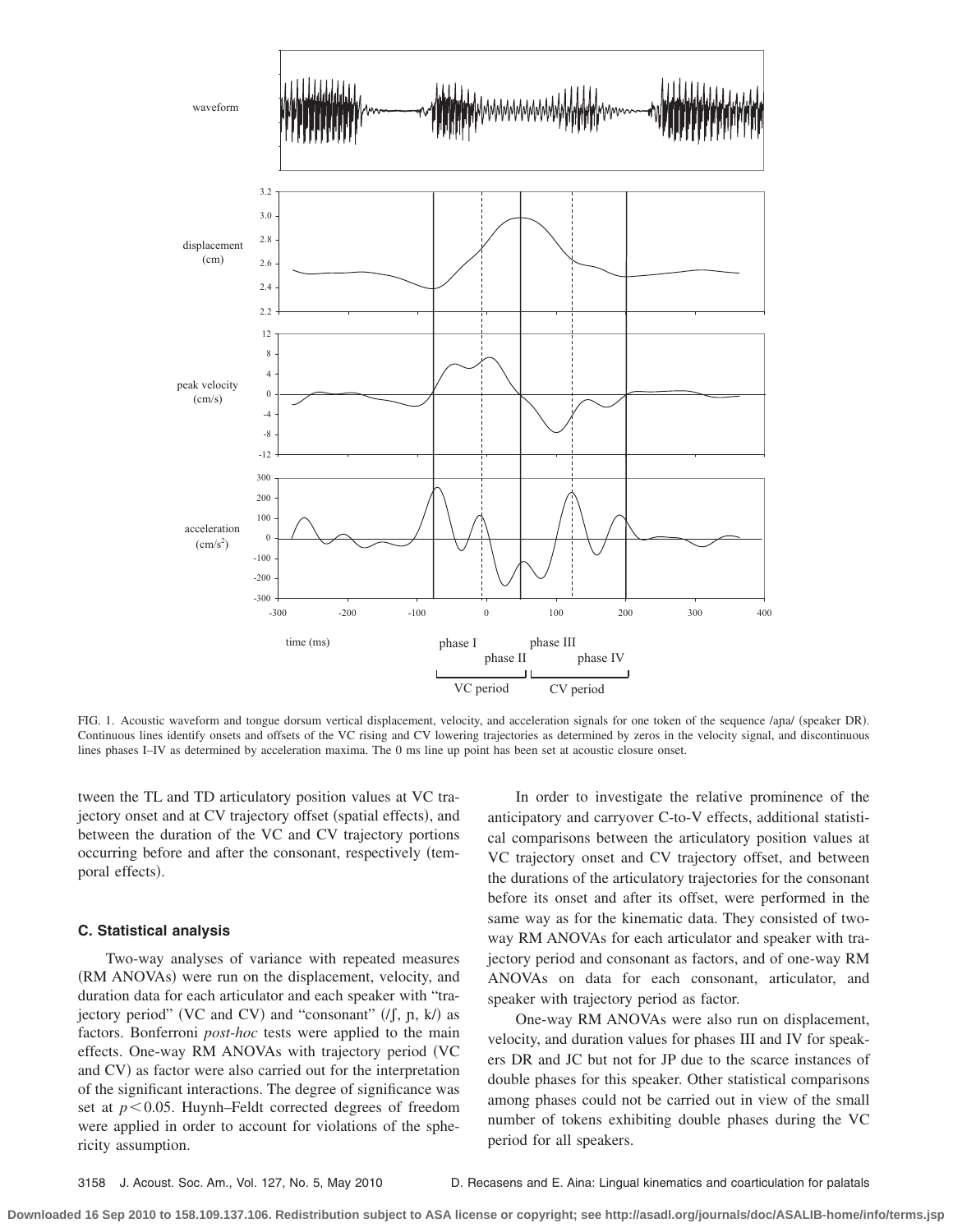<span id="page-5-0"></span>

FIG. 2. X-Y tongue blade and tongue dorsum trajectories for individual tokens of /afa, apa, aka/ (all speakers). Trajectory direction is signaled by the arrows in the middle upper graph. Dashed circles have been appended to several trajectory portions exhibiting a vertically oriented CV termination phase.

# **III. RESULTS**

#### **A. Articulator trajectories**

# *1. VC and CV trajectory periods*

Figure [3](#page-6-0) shows that mean displacement and peak and average velocity values are generally higher for the VC trajectory than for the CV trajectory in the case of the TL and TD articulators. According to Table [I,](#page-7-0) these differences are generally significant for displacement in the case of speakers DR and JC, and for velocity in the case of all speakers. Significant trajectory period $\times$  consonant interactions for speaker JP [TL,  $F(1.3, 12.2) = 21.76, p = 0.000; TD,$  $F(1.5, 13.5) = 4.30, p = 0.045$  turned out to be associated with a significantly higher displacement for the VC vs CV trajectory period in the case of  $/p/$  but less so or not at all in the case of  $/\int$ , k/.

Duration turned out to be consistently greater for the CV trajectory than for the VC trajectory for all articulators and speakers.

# *2. Consonant*

According to Fig. [3,](#page-6-0) the displacement and peak and average velocity values vary basically in the progression  $/p/$  $>$ / $\int$ / $\ge$ / $k$ / for the TL movement trajectories and / $\ln$ /  $\geq$  /k/  $>$  /  $\int$ / for the TD trajectories. Consonant-dependent differences reached significance especially when the speak-ers taken into consideration were JP and JC (see Table [I](#page-7-0)). These results indicate the existence of faster and more extensive lingual movements for the nasal than for the two other consonants (lower values for /k/ than expected may be due partly to the fact that the TL coil and presumably the TD coil were attached in front of the actual closure location). Moreover, while the nasal stop shows maximal displacement and velocity at both articulators, there is a trend for /k/ to exhibit more displacement and a higher velocity at the tongue dorsum than at the tongue blade, and the reverse for /ʃ/.

Mean values in Fig. [3](#page-6-0) also show consonant-dependent differences in duration varying in the progression  $\sqrt{f}$  / $\pi$ /  $\geq$ /k/ which turned out to be significant for all articulators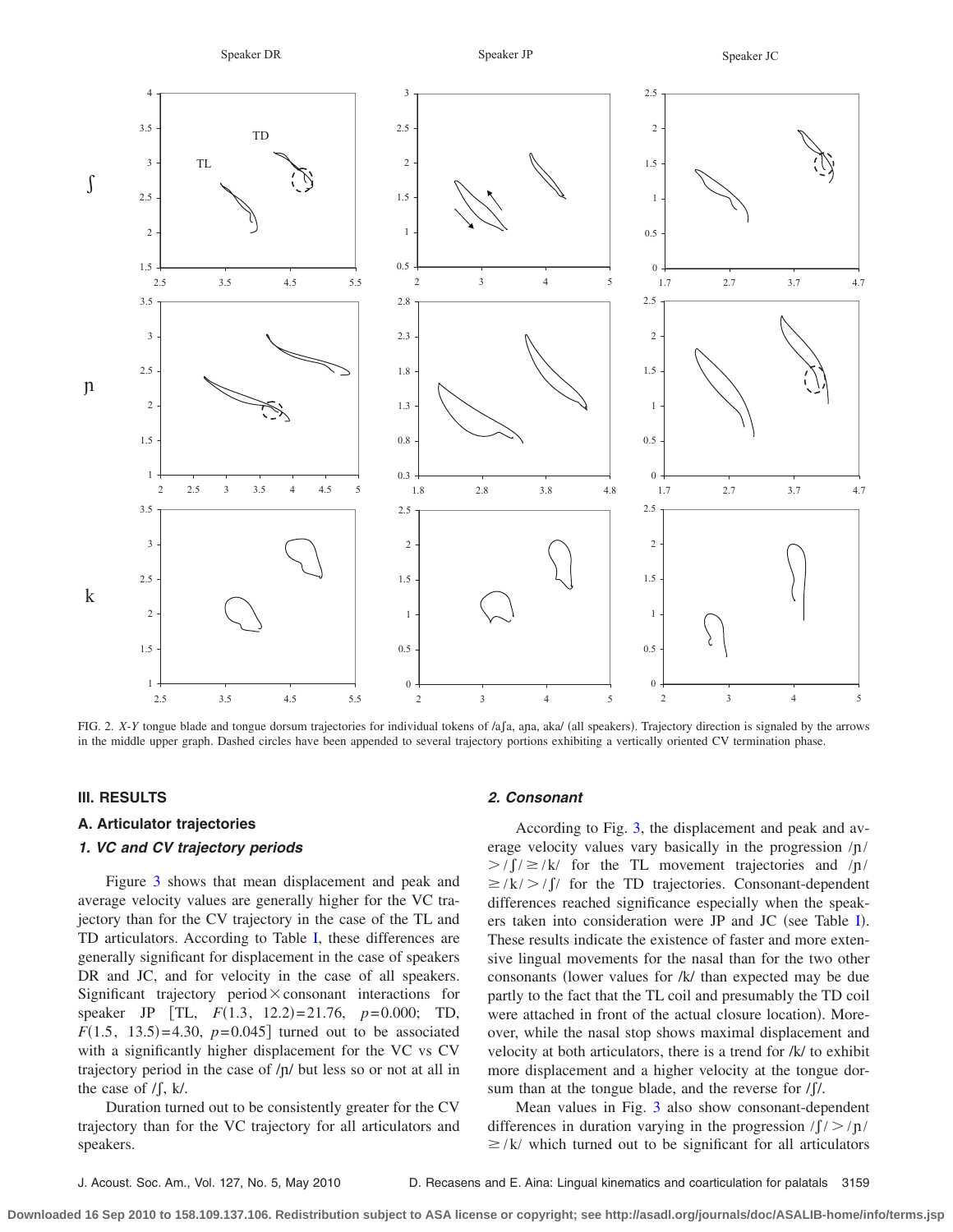<span id="page-6-0"></span>

FIG. 3. Mean tongue blade and tongue dorsum displacement, peak and average velocity, and duration values for /f, p, k/ across speakers. Error bars correspond to one standard deviation.

and speakers (Table [I](#page-7-0)). It is thus the case that the VC rising and CV lowering trajectories are longer for the fricative than for the two stops.

#### **B. C-to-V coarticulation**

The consonant gesture was found to extend into the stop /p/ preceding V1 at onset and following V2 at offset. Indeed, according to data across speakers, the VC movement trajectory started 98–136 ms before the target consonant and the CV movement trajectory ended 81–125 ms after the target consonant, while V1 and V2 duration ranges were 63–70 and 61–88 ms, respectively.

Consonants differed regarding the portion of the CV lowering trajectory occurring during the acoustic periods of the target consonant and the following sequence /Vp/. For all three speakers, the portion of the lowering movement occurring during the target consonant turned out to be greater for /f, k/  $(40\% - 70\%)$  than for /p/  $(30\% - 45\%)$ . Therefore, the portion of the movement trajectory taking place during the sequence  $Np$  was greater for the nasal  $(55\% - 70\%)$  than for the other two consonants  $(30\% - 60\%)$ .

With a few exceptions, the offset of the CV trajectory occurred at a higher articulatory position than the onset of the VC movement trajectory independently of consonant, ar-ticulator and speaker (see cross-speaker values in Fig. [4,](#page-8-0) left graph) which means that the C-to-V spatial effects are greater at the carryover vs anticipatory level. These differences parallel those for articulatory displacement reported in Sec. III A 1, and reached significance for both articulators and speakers DR and JC (Table [I](#page-7-0)). Again there was a significant trajectory period $\times$  consonant interaction for speaker JP due to the presence of a higher TL and TD position at CV trajectory offset than at VC trajectory onset for  $/\eta$  and, less so or not at all, for  $/\int$ , k/. There was also a main effect of consonant for all articulators and speakers according to which tongue blade and dorsum are generally located at a higher position at the onset and offset of the lingual gesture for  $/\int$  than for  $/\ln$ , k/ (see Table [I](#page-7-0)).

Differences between the temporal extent of anticipatory and carryover C-to-V coarticulation did not conform to the same pattern across speakers (see Fig. [4,](#page-8-0) right graph, and Table [I](#page-7-0)). Thus, the portion of articulatory movement occurring during the sequence /Vp/ turned out to be significantly longer than that occurring during the sequence  $/pV/(thus,$ meaning that C-to-V temporal effects are greater at the carryover vs anticipatory level) for speaker DR, but the reverse for speakers JP and JC. The temporal extent of coarticulation appears to be less for /k/ than for the other two consonants in the case of speakers JP and JC.

#### **C. Two-phase movements**

The frequency of occurrence of two phases during the VC and CV trajectories, i.e., I and II during the VC rising trajectory and III and IV during the CV lowering trajectory, depends mostly on trajectory period, consonant, and speaker. According to percentages computed over data across conso-

**Downloaded 16 Sep 2010 to 158.109.137.106. Redistribution subject to ASA license or copyright; see http://asadl.org/journals/doc/ASALIB-home/info/terms.jsp**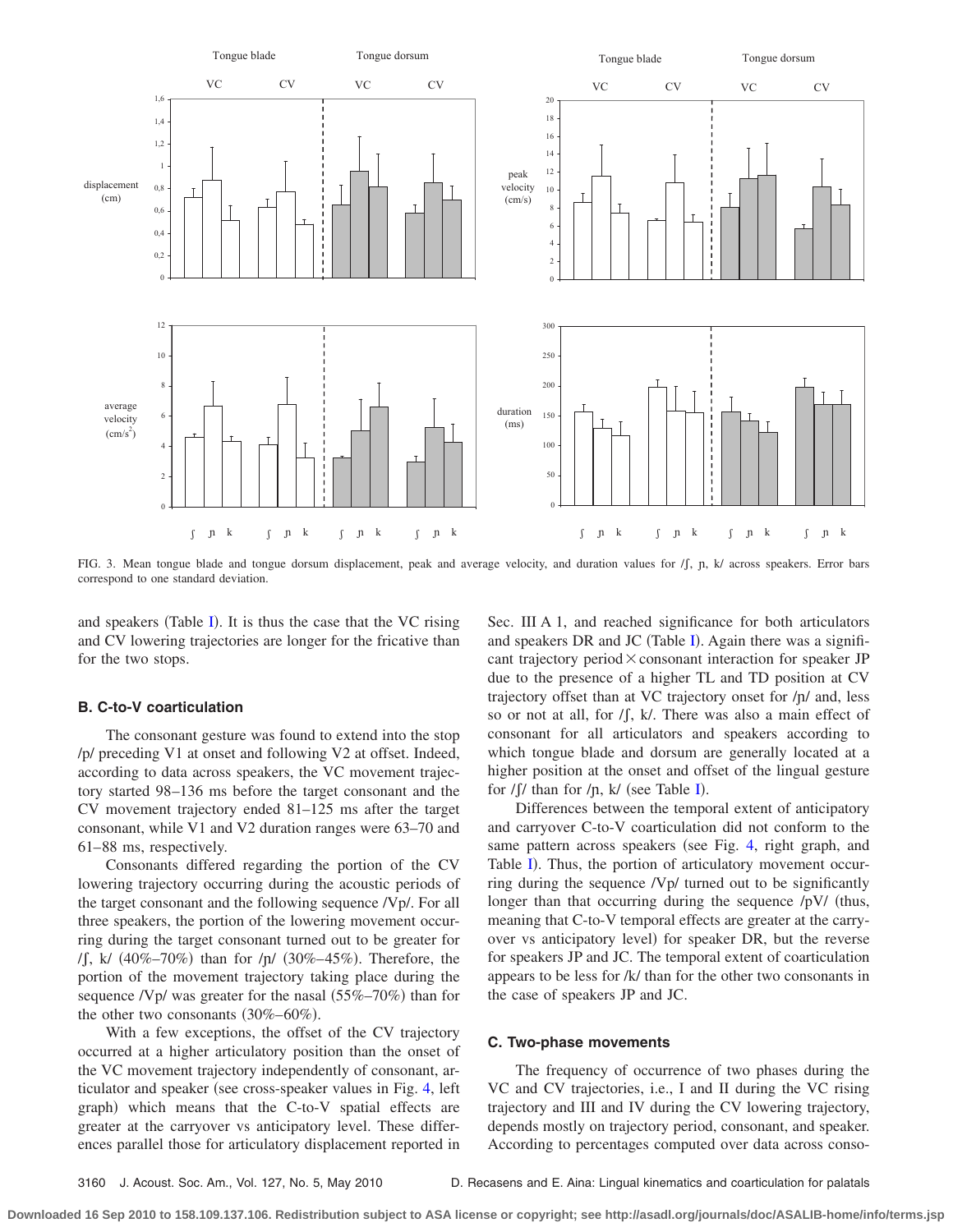<span id="page-7-0"></span>TABLE I. Significant effects of trajectory period and consonant for trajectory displacement, peak and average velocity and duration, for articulatory position at VC trajectory onset and at CV trajectory offset, and for trajectory duration during the /pV/ and /Vp/ sequences. Data are plotted as a function of articulator (TL and TD) and speaker (DR, JP, and JC). Significance levels are  $p < 0.05$  (\*),  $p < 0.01$  (\*\*), and  $p < 0.001$  (\*\*\*). Non-significant effects are left blank.

|                                      |           | Trajectory period |                    |                   |                          |                  | Consonant         |                   |  |
|--------------------------------------|-----------|-------------------|--------------------|-------------------|--------------------------|------------------|-------------------|-------------------|--|
| Displacement                         | DR        | TL<br>TD          | VC > CV<br>VC > CV | ***<br>$\ast\ast$ | 29.48(1,9)<br>22.89(1,9) | $\int$ > p, k    | $* * *$           | 24.92(1.7,15,1)   |  |
|                                      | $\rm{JP}$ | TL                |                    |                   |                          | p > f > k        | $\ast\ast\ast$    | 166.01(1.9,17.7)  |  |
|                                      |           | TD                |                    |                   |                          | p > k > f        | $* * *$           | 108.48(1.9,17,8)  |  |
|                                      | <b>JC</b> | TL                | VC > CV            | $* * *$           | 89.39(1,9)               | n > f > k        | $\ast\ast\ast$    | 137.47(1.9,17.5)  |  |
|                                      |           | TD                | VC > CV            | $* * *$           | 977.60(1,9)              | p > k > f        | $\ast\ast\ast$    | 57.37(2,18)       |  |
| Peak velocity                        | DR        | TL                | VC > CV            | $* * *$           | 117.77(1,9)              |                  |                   |                   |  |
|                                      |           | TD                | VC > CV            | $* * *$           | 105.75(1,9)              | k > f            | $\frac{1}{2} \xi$ | 5.05(1.9, 17.9)   |  |
|                                      | $\rm{JP}$ | TL                | VC > CV            | $\ast\ast$        | 14.61(1,9)               | $p > \int$ , k   | $\ast\ast\ast$    | 105.73(2,18)      |  |
|                                      |           | <b>TD</b>         |                    |                   |                          | p > k > f        | $\ast\ast\ast$    | 110.55(1.7, 15.8) |  |
|                                      | JC        | TL                | VC > CV            | $* * *$           | 173.44(1,9)              | p > f, k         | $* * *$           | 151.16(2,18)      |  |
|                                      |           | TD                | VC > CV            | $* * *$           | 556.73(1,9)              | p, k > f         | $\ast\ast\ast$    | 74.51(1.3, 11.8)  |  |
| Average velocity                     | DR        | TL                | VC > CV            | $* * *$           | 286.93(1,9)              |                  |                   |                   |  |
|                                      |           | TD                | VC > CV            | $\ast\ast$        | 9.25(1,9)                | p, k > f         | $\ast\ast$        | 9.25(2,18)        |  |
|                                      | $\rm JP$  | TL                | VC > CV            | $\ast\ast$        | 11.01(1,9)               | $p > \int$ , k   | $**$              | 149.21(2,18)      |  |
|                                      |           | TD                | VC > CV            | $* * *$           | 39.13(1,9)               | p > k > f        | $* * *$           | 82.70(1.5, 13.7)  |  |
|                                      | JC        | TL                | VC > CV            | $* * *$           | 460.73(1,9)              | n > f > k        | $* * *$           | 206.51(2,18)      |  |
|                                      |           | TD                | VC > CV            | $* * *$           | 450.52(1,9)              | p, k > f         | $**$              | 119.53(2,18)      |  |
| Duration                             | DR        | TL                | CV > VC            | $* * *$           | 97.07(1,9)               | $\int$ > p, k    | $\ast\ast\ast$    | 45.69(1.2, 11.3)  |  |
|                                      |           | TD                | CV > VC            | $* * *$           | 673.02(1,9)              | $\int$ > p, k    | $**$              | 14.25(1.9,16.8)   |  |
|                                      | JP        | TL                | CV > VC            | $\ast$            | 11.14(1,9)               | $\int$ > $p$ > k | $* * *$           | 41.42(1.1, 9.5)   |  |
|                                      |           | TD                | CV > VC            | $\ast$            | 26.58(1,9)               | $\int$ > p, k    | $\ast\ast\ast$    | 25.58(2,18)       |  |
|                                      | <b>JC</b> | TL                | CV > VC            | $* * *$           | 95.08(1,9)               | $\int$ > $p$ > k | $\ast\ast\ast$    | 38.10(2,18)       |  |
|                                      |           | TD                | CV > VC            | $* * *$           | 38.91(1,9)               | $\int$ > $p$ > k | $\ast\ast\ast$    | 55.15(2,18)       |  |
| Position at onset/offset             | <b>DR</b> | TL                | CV > VC            | $* * *$           | 29.48(1,9)               | $\int$ > $p$ > k | $* * *$           | 242.09(1.7,15.5)  |  |
|                                      |           | TD                | CV > VC            | $*\ast$           | 22.88(1,9)               | $\int$ > k > n   | $\ast\ast\ast$    | 206.00(2,18)      |  |
|                                      | JP        | TL                |                    |                   |                          | $\int$ > $p, k$  | $*\ast\ast$       | 49.49(1.1, 9.5)   |  |
|                                      |           | <b>TD</b>         |                    |                   |                          | $\int$ > p, k    | $\ast\ast\ast$    | 41.19(1.7, 15.1)  |  |
|                                      | <b>JC</b> | TL                | CV > VC            | $**$              | 89.39(1,9)               | p > f > k        | $\ast\ast\ast$    | 23.91(1.4,12.9)   |  |
|                                      |           | TD                | CV > VC            | $* * *$           | 977.60(1,9)              | $\int$ > $p$ > k | $* * *$           | 50.27(2,18)       |  |
| Temporal extent during /pV/ and /Vp/ | DR        | TL                | CV > VC            | $\ast$            | 10.49(1,9)               | $\int$ > p, k    | $\frac{1}{2} \xi$ | 6.21(1.2, 11.2)   |  |
|                                      |           | TD                | CV > VC            | $**$              | 196.20(1,9)              |                  |                   |                   |  |
|                                      | JP        | TL                | VC > CV            | $**$              | 14.25(1,9)               | $\int$ > $p$ > k | $* * *$           | 44.10(1.1, 10.2)  |  |
|                                      |           | TD                |                    |                   |                          | $\int$ , $p > k$ | $** *$            | 17.16(2,18)       |  |
|                                      | JC        | TL                | VC > CV            | $* * *$           | 31.16(1,9)               | $\int$ , $p > k$ | $\ast \ast \ast$  | 18.43(2,18)       |  |
|                                      |           | <b>TD</b>         | VC > CV            | **                | 12.75(1,9)               | $\int$ , $p > k$ | $*\ast\ast$       | 28.19(2,18)       |  |

nants and tokens, i.e., 30 tokens overall, two-phase TL and TD movements occur more often during the CV trajectory than during the VC trajectory for speakers DR and JC but not for speaker JP (se Fig. [5](#page-8-1)). Percentages for the individual consonants reveal a trend for two-phase movements to take place somewhat more frequently for  $/\int$ , k/ than for  $/\ln$ .

As shown by Table  $II$ , there is a robust trend for phase IV to exhibit less articulatory displacement and a lower velocity than phase III for all consonants and speakers DR and JC. Duration was not a good phase predictor, however. Illustrative displacement, velocity, and duration values for the two phases may be found in Fig.  $6$  (see also Fig. [1](#page-4-0)).

Inspection of those tokens exhibiting all four phases I–IV reveal some other interesting characteristics (see Fig. [6](#page-9-0)). According to data for the fricative  $\int$  (left graphs), phase

II and less so phase III show a greater displacement, velocity, and duration than the two peripheral phases. As for the two stops /p, k/ (middle and right graphs), displacement and/or velocity often vary in the progression phase  $III$  > phases I,  $II$  > phase IV, and phases III and IV happen to be longer than phases I and II. A comparison between the tongue dorsum related phases I and IV among all consonants reveals that, in comparison to the fricative, the two stops exhibit higher displacement and velocity values and similar durations in the case of phase I, and similar displacement and velocity values and longer durations in the case of phase IV.

# **IV. SUMMARY AND DISCUSSION**

Data reported in Sec. III for /aCa/ sequences with / $\int$ ,  $p$ , k/ reveal, as predicted, the existence of greater displacement

**Downloaded 16 Sep 2010 to 158.109.137.106. Redistribution subject to ASA license or copyright; see http://asadl.org/journals/doc/ASALIB-home/info/terms.jsp**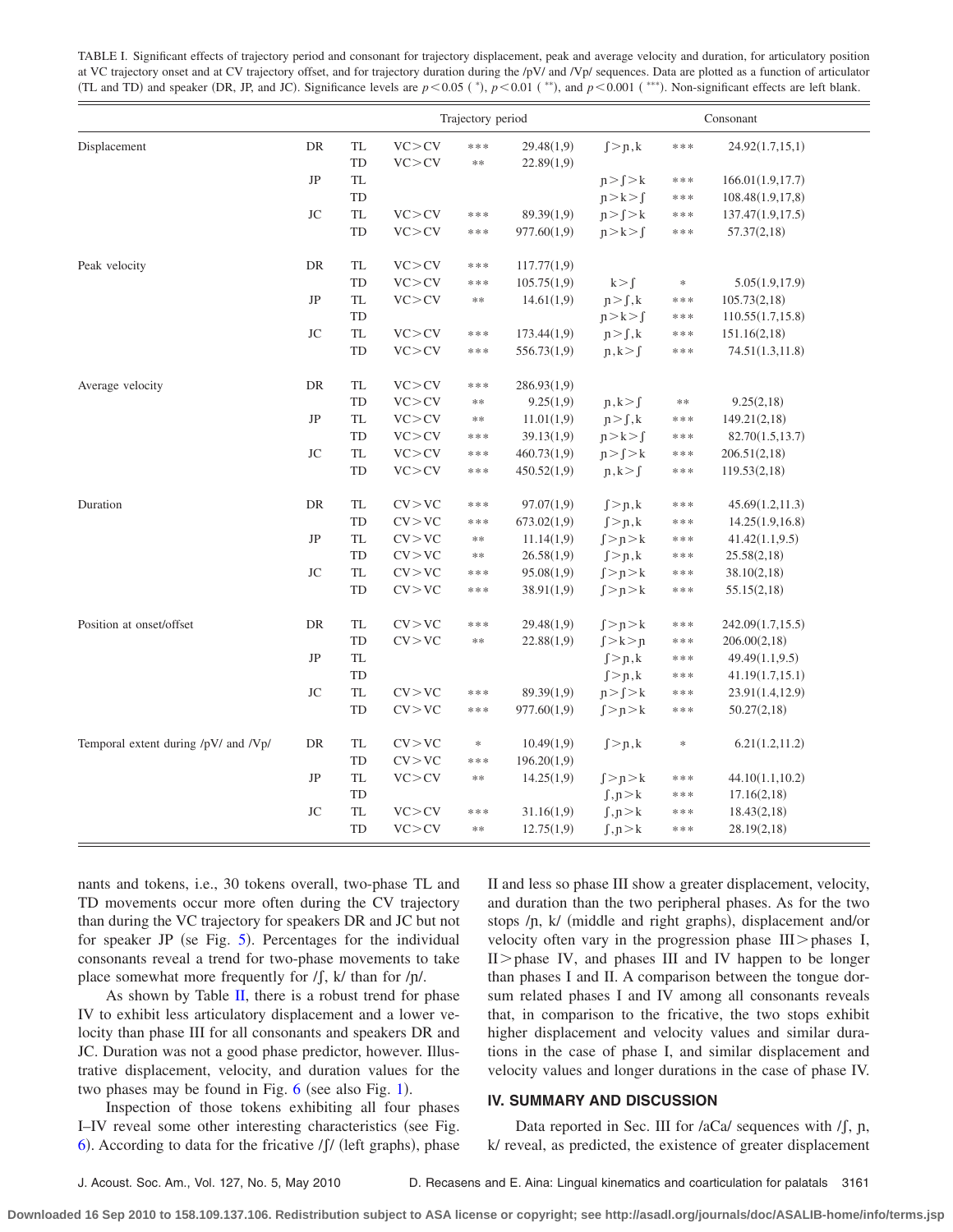<span id="page-8-0"></span>

FIG. 4. Tongue blade and tongue dorsum position values at VC trajectory onset and CV trajectory offset (left), and VC and CV trajectory durations during the sequences /pV/ and /Vp/, respectively (right). Data correspond to mean values for /ʃ, p, k/ across speakers. Error bars correspond to one standard deviation.

<span id="page-8-1"></span>

FIG. 5. Frequency of occurrence of two-phase VC and CV trajectories across / f, p, k/ plotted as a function of articulator (TL and TD) and speaker.

and velocity values for the VC vs CV lingual movements (mostly for speakers DR and JC), and loger durations for the CV vs VC ones (all speakers). It is then the case that, in comparison to the rising lingual trajectories, the lowering lingual trajectories for alveolopalatal and velar consonants travel a somewhat smaller distance at a slower speed and in a longer time. In agreement with previous studies (see Introduction), trajectory durations are longer for the fricative /ʃ/ than for the stops  $/p$ , k/, while the production of the two stops requires a larger displacement and a higher velocity than the production of the fricative at least at the tongue dorsum. The two articulators TL and TD were found to behave in a highly similar way regarding all kinematic proper-

<span id="page-8-2"></span>TABLE II. Significant effects of phase III vs phase IV for trajectory displacement, peak velocity, and duration as a function of articulator (TL and TD) and speaker (DR and JC). Significance levels are  $p < 0.05$  (\*),  $p < 0.01$  (\*\*), and  $p < 0.001$  (\*\*\*). Non-significant effects are left blank. Statistical tests were not run on data for /p/ for speaker JC because of insufficient data values.

|               |    |                   |          | Speaker DR     |             | Speaker JC |                   |             |
|---------------|----|-------------------|----------|----------------|-------------|------------|-------------------|-------------|
| Displacement  | TL |                   | III > IV | $* * *$        | 47.40(1,9)  | III > IV   | $\frac{1}{2} \xi$ | 5.56(1,7)   |
|               |    | $\mathbf{n}$      | III > IV | ***            | 59.42(1,5)  | III > IV   | $\frac{1}{2} \xi$ | 22.77(1,3)  |
|               |    | k                 | III > IV | $\ast\ast\ast$ | 126.47(1,9) | III > IV   | $\ast\ast\ast$    | 55.99(1,8)  |
|               | TD |                   | III > IV | $\ast\ast$     | 22.25(1,8)  | III > IV   | $\frac{1}{2} \xi$ | 8.93(1,5)   |
|               |    | $\, {\rm n}$      | III > IV | ***            | 35.79(1,6)  |            |                   |             |
|               |    | $\mathbf k$       | III > IV | ***            | 28.22(1,7)  | III > IV   | $\frac{1}{2} \xi$ | 17.01(1,3)  |
| Peak velocity | TL | J                 | III > IV | $\ast\ast\ast$ | 174.87(1,9) | III > IV   | $\frac{1}{2} \xi$ | 9.55(1,7)   |
|               |    | $\,$ $\,$ $\,$    | III > IV | $\ast\ast\ast$ | 399.77(1,5) | III > IV   | $* * *$           | 175.92(1,3) |
|               |    | $\mathbf k$       | III > IV | $\ast\ast\ast$ | 919.53(1,9) | III > IV   | $* * *$           | 101.51(1,8) |
|               | TD |                   | III > IV | ***            | 32.77(1,8)  | III > IV   | $\frac{1}{2} \xi$ | 15.43(1,5)  |
|               |    | $\,$ $\,$ $\,$    | III > IV | ***            | 131.39(1,6) |            |                   |             |
|               |    | $\mathbf k$       | III > IV | $\ast\ast\ast$ | 396.20(1,7) | III > IV   | $\ast\ast$        | 80.67(1,3)  |
| Duration      | TL | $\mathbf{r}$<br>J |          |                |             |            |                   |             |
|               |    | Jı                |          |                |             |            |                   |             |
|               |    | $\mathbf k$       |          |                |             |            |                   |             |
|               | TD |                   | IV > III | $\frac{1}{2}$  | 6.42(1,8)   | III > IV   | $\ast$            | 9.26(1,5)   |
|               |    | Jı                |          |                |             |            |                   |             |
|               |    | $\mathbf k$       |          |                |             |            |                   |             |

3162 J. Acoust. Soc. Am., Vol. 127, No. 5, May 2010 D. Recasens and E. Aina: Lingual kinematics and coarticulation for palatals

**Downloaded 16 Sep 2010 to 158.109.137.106. Redistribution subject to ASA license or copyright; see http://asadl.org/journals/doc/ASALIB-home/info/terms.jsp**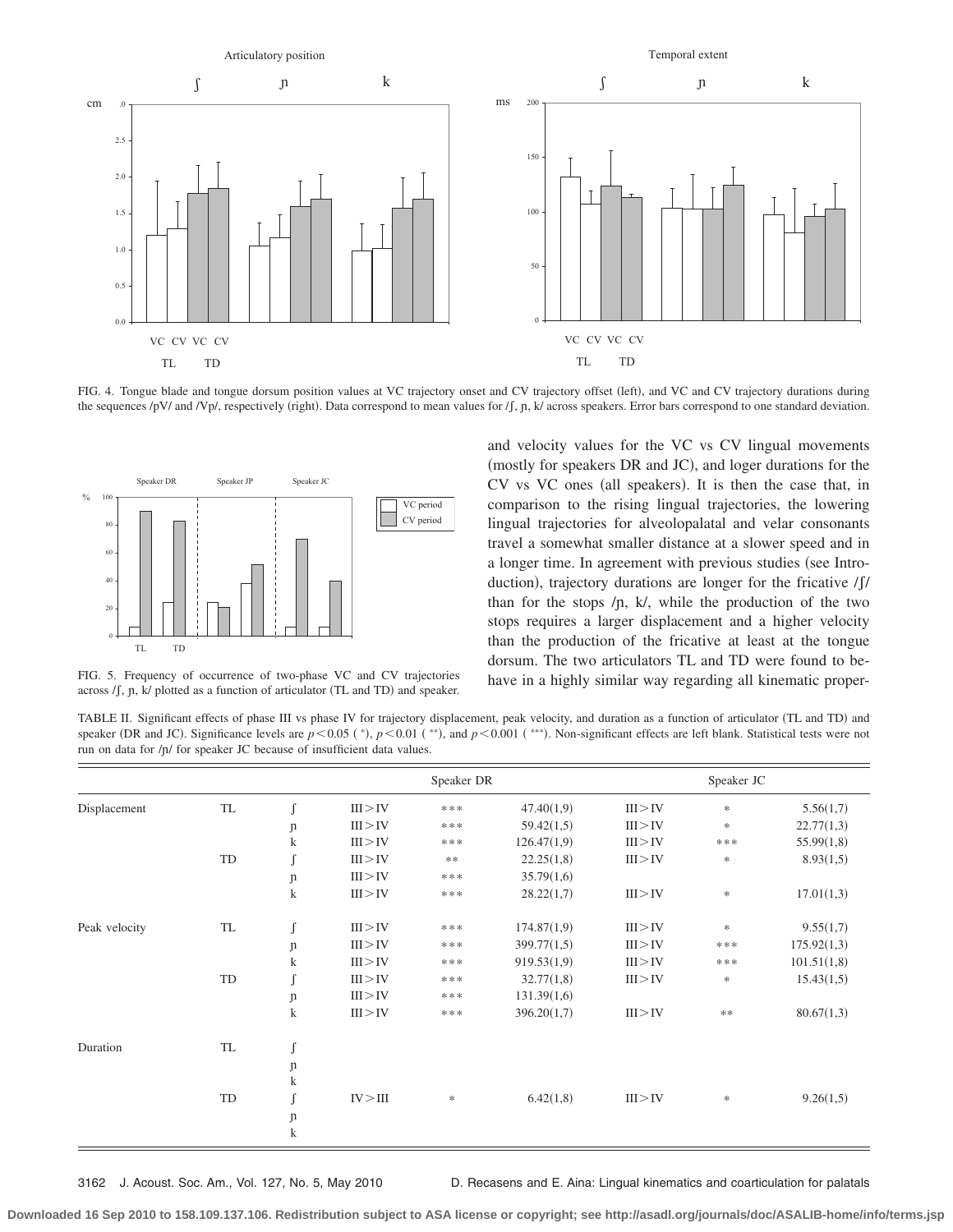<span id="page-9-0"></span>

FIG. 6. Tongue dorsum displacement (top), peak velocity (middle), and duration (bottom) values for phases I–IV. Data correspond to tokens exhibiting all four phases, i.e., three tokens for /f/ (two for speaker DR and one for speaker JC), four tokens for /p/ (speaker DR), and two tokens for /k/ (speaker JC).

ties. In comparison to the consonant productions of speakers DR and JC, those of speaker JP failed to exhibit some of the expected kinematic characteristics presumably because they were uttered at a faster rate; indeed, VC and CV trajectories were found to be shorter for the latter vs two former speakers in 9 our of 12 cases  $(3 \text{ consonants} \times 2 \text{ periods})$  $\times$  2 articulators).

In line with these kinematic findings, coarticulation data reported in this paper speak in support of the prominence of the carryover coarticulatory effects exerted by alveolopalatal and velar consonants, mostly  $/p/$ , on vowels. Thus, the offset of CV lowering movement was found to occur at a higher articulatory position than the onset of the VC rising movement for most consonants and speakers (DR and JC). Directionality patterns in the temporal extent of coarticulation are less clear.

The kinematic and coarticulatory evidence just reviewed may be accounted for to a large extent assuming that tongue dorsum involvement is greater during the often more curved CV lowering trajectories than during the more straight VC raising ones (see Fig. [2](#page-5-0)). This finding could be attributed to the sequential organization of tongue blade and tongue dorsum activity during the production of alveolopalatals (i.e., the tongue dorsum activity precedes the activity of the tongue blade during the VC rising trajectory and the reverse occurs during the CV lowering movement), and to the tongue dorsum motion properties for velars. As suggested in the Introduction, several factors may play a role in this articulatory and coarticulatory outcome, i.e., tongue dorsum mass, inertia and elasticity, and antagonistic muscle force directions.

The presence of double velocity peaks is also consistent with this interpretation. Two-phase movements were found to occur more often during the CV trajectory than during the VC trajectory for speakers DR and JC. Moreover, a prominent dorsal component at CV trajectory offset accounts for why the tongue body may travel a shorter distance more slowly and in more time during phase IV than during the other phases including phase I. This kinematic pattern was found to hold to a larger extent for  $/p$ , k/ than for  $/f$ , presumably in line with differences in tongue dorsum involvement in consonant production, i.e., higher for /k/ than for /ʃ/ because the tongue dorsum is the primary articulator for velars, and for  $/p/$  than for  $/f/$  due to a higher degree of interarticulatory coupling between the laminal or laminopredorsal primary articulator and the tongue dorsum for the former consonant.

In the light of data from the literature (see Introduction), it seems likely that a more active participation of the tongue body in the production of alveolopalatals and velars vs apical and laminal consonants could contribute to more robust differences between the VC and CV trajectories as well as to more frequent double velocity peaks. These kinematic differences are matched by differences in the frequency extent and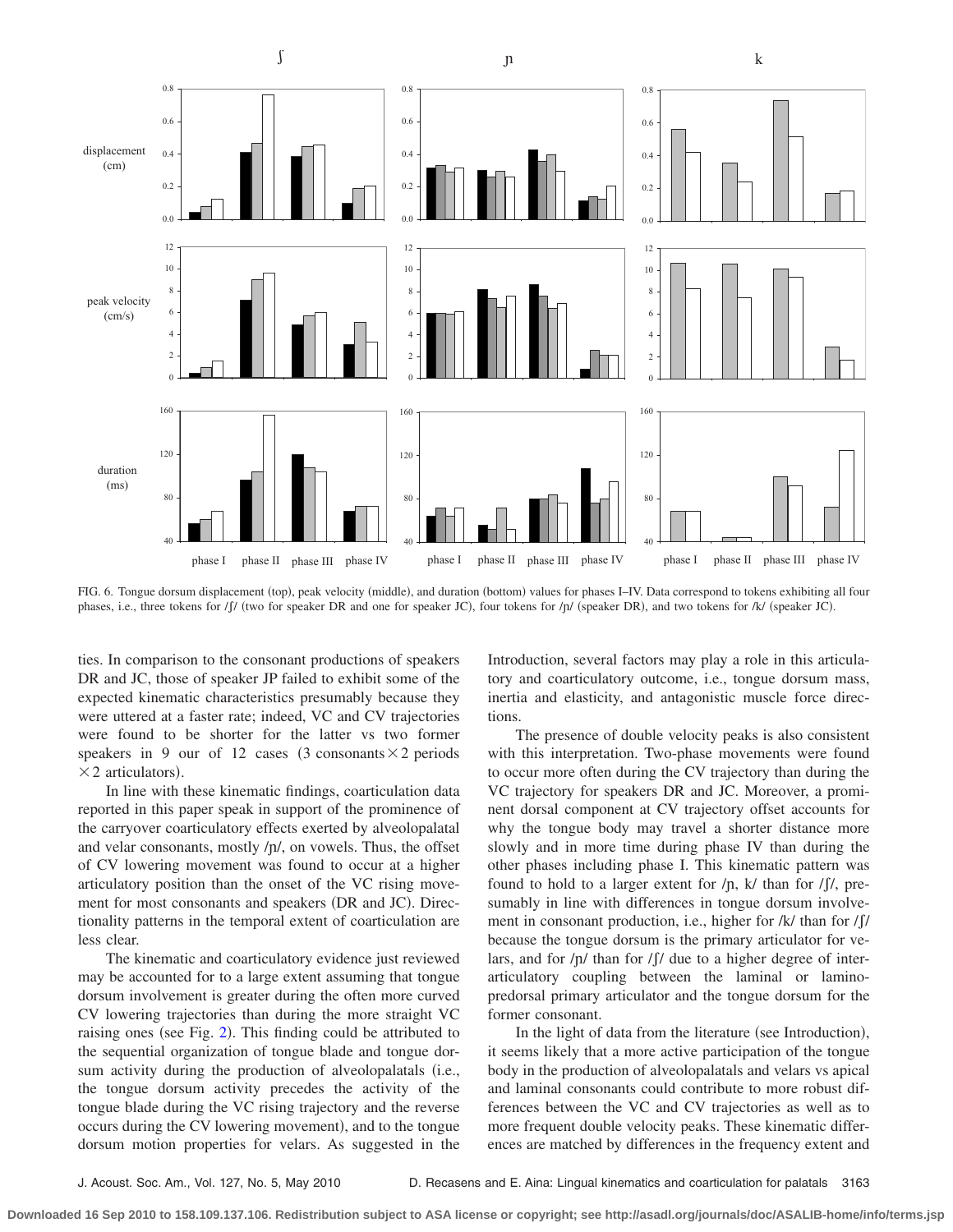the acoustic duration of the CV vowel transitions and in the prominence of the C-to-V carryover effects between the two sets of consonants. In support of this possibility, asymmetrical displacement and velocity patterns, and double velocity peaks, were obtained for dorsal consonants in our study but not for apicals produced at fast rates in previous studies even though our VCV sequences were uttered at even faster rates, e.g., VCV duration ranges across speakers were 200–250 ms in our study and 375–390 ms in [Kent and Moll, 1972.](#page-10-7) Moreover, a robust trend for the CV period to be longer than the VC period has not been reported for apicals. Also, the apicoalveolar lateral /l/, a consonant which favors typically anticipation vs carryover in coarticulation studies, has been found to exhibit lower, not higher displacement and velocity values at the VC vs CV period.

As suggested for voiced vs voiceless stops by [Löfqvist](#page-10-11) [and Gracco](#page-10-11) (2002), it could be that kinematic differences between the VC and CV periods are due to differences in duration between the two adjacent vowels rather than to the consonant gesture itself. However, this possibility cannot easily account for trajectory duration running opposite to trajectory displacement and velocity (i.e.,  $CV > VC$  for the former and  $VC > CV$  for the latter), and is not consistent with different vowel duration patterns for speakers DR and JP (V2 was longer than V1 for both speakers) and for speaker JC (V1 was longer than V2 in this case).

The role of other additional factors in the presence of double velocity peaks has also been explored. First, tonguepalate contact does not seem to be involved since the frequency of occurrence of the two-phase periods was not less for the fricative  $\int \int f \tan f$  for the stops  $\ln f$ , k but rather the other way around. In the second place, a comparison between the onset time of phase IV for the *X* and *Y* signals allows concluding that the presence of double peaks in the vertical signal is not triggered by the horizontal movement. Indeed, the phase of interest was found to start often about 10–20 ms earlier, not later, vertically than horizontally (in the case of  $/p/$  for all speakers, of  $/f/$  for speaker JC, and of /k/ for speaker DR) or else about the same time in the two directions (in the case of / $\int$ / for DR and JP, and of /k/ for JC). Third, joint inspection of the jaw and tongue vertical movement trajectories suggests that the  $V2 = /a/ -to -/p/$  jaw closing movement could contribute to the formation of double phases during the tongue body lowering trajectory in specific circumstances. Indeed, the jaw extremum before closing was found to occur earlier than the onset of phase IV most of the time (in the case of all consonants for speakers DR and JP, and of /k/ for speaker JC), and those two temporal points turned to be highly correlated  $(r$  exceeded 0.6 in 11 out of 18 possible cases, i.e., 3 consonants  $\times$  2 articulators  $\times$  3 speakers). Moreover, the fact that jaw closing from  $V1 = /a/$  to the target consonant preceded phase II suggests that jaw movement may also contribute to the formation of a double phase during the tongue body rising trajectory. However, the jaw cannot possibly account for the presence of double velocity peaks in VCV sequences with /ʃ/ produced by speaker JC since in this particular case there was very little jaw movement and the  $V2 = /a/ -to -/p/$  jaw closing motion was delayed with respect to the onset of phase IV.

Even though this investigation deals with VCV sequences with a single vowel, our prediction is that the C-to-V coarticulatory effects reported in this investigation could extend to other vowel context conditions (even though other factors such as overshoot could also be involved in the kinematics of sequences such as /ipi/). Moreover, the fact that the articulatory characteristics for alveolopalatals and velars, as well as their VCV coarticulatory patterns, have been found to hold in other languages besides Catalan speak in favor of the cross-linguistic nature of the kinematic characteristics reported in this paper.

## **ACKNOWLEDGMENTS**

This research was funded by Project No. HUM2006- 03743 of the Ministry of Science and Technology of Spain and FEDER, and Project No. 2005SGR864 of the Generalitat de Catalunya. We would like to thank Christian Geng, Anders Löfqvist, and two anonymous reviewers for comments.

- <span id="page-10-15"></span>Adams, S. G., Weismer, G., and Kent, R. D. (1993). "Speaking rate and speech movement velocity profiles," J. Speech Hear. Res. **36**, 41–54.
- <span id="page-10-0"></span>Bolla, K. (1980). "Magyar Hangalbum (A phonetic conspectus of Hungarian)," Hungarian Fonetikai Füzetek/Hungarian Papers in Phonetics 6, 1–167.
- <span id="page-10-9"></span>Cooke, J. D. (1980). "The organization of simple, skilled movements," in *Tutorials in Motor Behavior*, edited by G. Stelmach and J. Requin (North-Holland, Amsterdam), pp. 199-212.
- <span id="page-10-17"></span>Fuchs, S., and Perrier, P. (2005). "On the complex nature of speech kinematics," ZASPIL, Zentrum fur Allgemeine Sprachwissenchaft Papers in Linguistics, Berlin **42**, 137–165.
- <span id="page-10-5"></span>Fuchs, S., Perrier, P., Geng, C., and Mooshammer, C. (2006). "What role does the palate play in speech motor control," in *Speech Production. Models, Phonetic Processes and Techniques*, edited by J. Harrington and M. Tabain (Psychology, New York), pp. 149-164.
- <span id="page-10-18"></span>Fujimura, O., and Kakita, Y. (1979). "Remarks on quantitative description of the lingual articulation," in *Frontiers of Speech Communication Research*, edited by B. Lindblom and S. Öhman (Academic, London), pp. 17-24.
- <span id="page-10-3"></span>Geng, C. (2008). "A cross-linguistic study of the phonetics of dorsal obstruents," Ph.D. thesis, Humboldt University, Berlin.
- <span id="page-10-1"></span>Gracco, V. L. (1988). "Timing factors in the coordination of speech movements," J. Neurosci. **8**, 4628–4639.
- <span id="page-10-2"></span>Gracco, V. L. (1994). "Some organization characteristics of speech," J. Speech Hear. Res. **37**, 4–27.
- <span id="page-10-12"></span>Kent, R., and Moll, K. L. (1969). "Vocal-tract characteristics of the stop cognates," J. Acoust. Soc. Am. **46**, 1549–1555.
- <span id="page-10-7"></span>Kent, R., and Moll, K. L. (1972). "Cinefluorographic analyses of selected lingual consonants," J. Speech Hear. Res. **15**, 453–473.
- <span id="page-10-16"></span>Kroos, C., Hoole, P., Künhert, B., and Tillman, H. G. (1997). Phonetic Evidence for the Phonological Status of the Tense-Lax Distinction in German, Forschungsberichte des Instituts für Phonetik und Sprachliche Komunikation, Ludwig Maximilians Universität Munchen, Munich, Vol. **35**, pp. 17–25.
- <span id="page-10-8"></span>Kuehn, D. P., and Moll, K. L. (1976). "A cineflurographic study of VC and CV articulatory velocities," J. Phonetics **4**, 303–320.
- <span id="page-10-6"></span>Löfqvist, A., and Gracco, V. (1994). "Tongue body kinematics in velar stop production: Influences of consonant voicing and vowel context," Phonetica **51**, 52–67.
- <span id="page-10-4"></span>Löfqvist, A., and Gracco, V. (1995). "Articulatory kinematics in stop consonants," in *Proceedings of the XIII International Congress of Phonetic* Sciences, edited by K. Elenius and P. Branderud (Arne Strömbergs Grafiska, Stockholm), Vol. 3, pp. 572-575.
- <span id="page-10-11"></span>Löfqvist, A., and Gracco, V. (2002). "Control of oral closure in lingual stop consonant production," J. Acoust. Soc. Am. **111**, 2811–2827.
- <span id="page-10-13"></span>Mooshammer, T., Hoole, P., and Kühnert, B. (1995). "On loops," J. Phonetics **23**, 3–21.
- <span id="page-10-14"></span>Munhall, K. G., Ostry, D. J., and Flanagan, J. R. (1991). "Coordinate spaces in speech planning," J. Phonetics **19**, 293–307.
- <span id="page-10-10"></span>Munhall, K. G., Ostry, D. J., and Parush, A. (1985). "Characteristics of

**Downloaded 16 Sep 2010 to 158.109.137.106. Redistribution subject to ASA license or copyright; see http://asadl.org/journals/doc/ASALIB-home/info/terms.jsp**